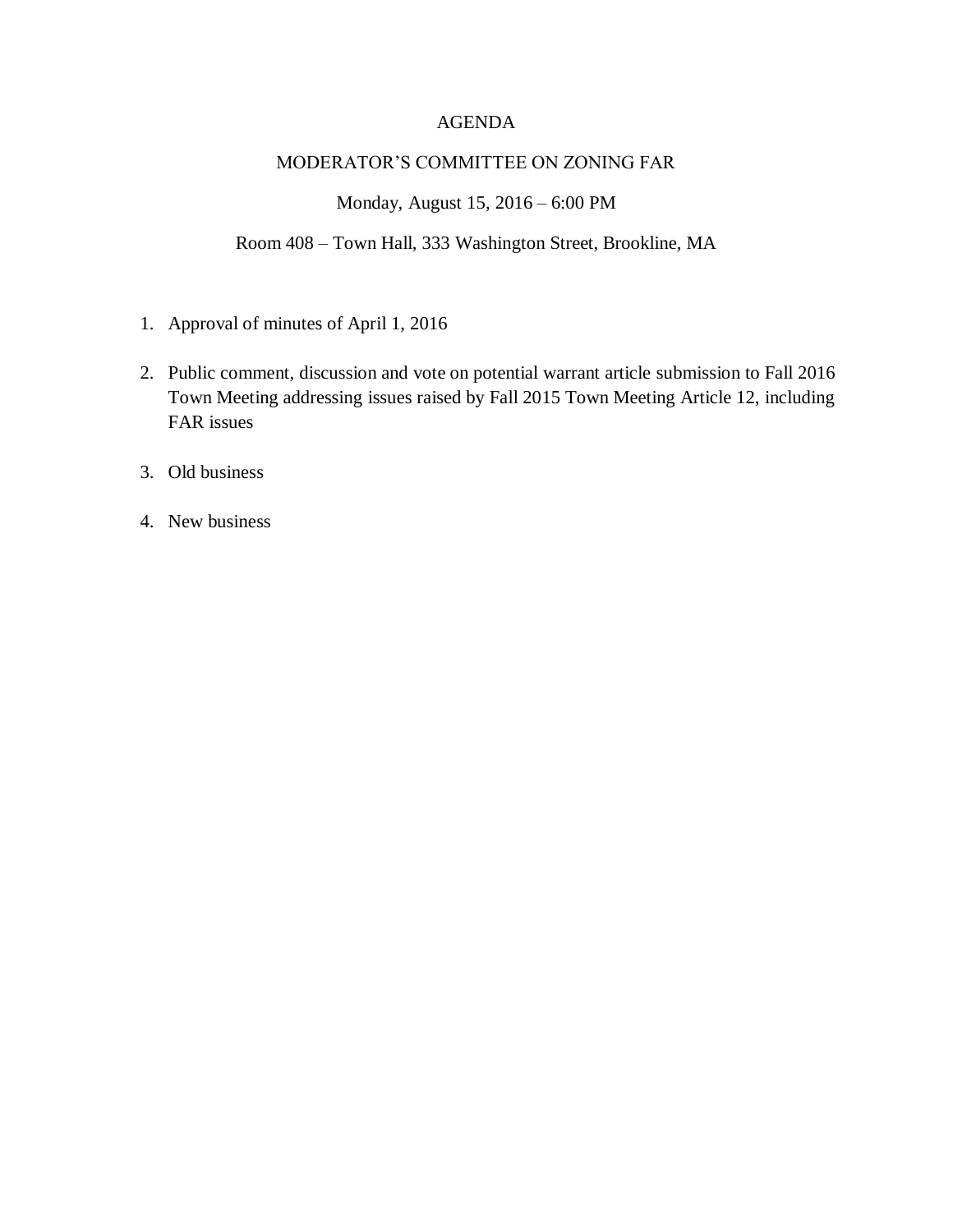# **ARTICLE XX**

Submitted by: Department of Planning and Economic Development on behalf of the Moderator's Committee on Zoning FAR

To see if the Town will amend the Brookline Zoning By-Law as follows (additions appear as underlined text; deletions appear with strike-throughs):

- A. To amend Section 5.09.2 (Design Review, Scope) as follows:
- 2. Scope.

In the following categories all new structures and outdoor uses, exterior alterations, exterior additions, and exterior **modifications or** changes, including exterior demolitions, which require a building permit from the building department under the Building Code, shall require a special permit subject to the community and environmental impact and design review procedures and standards hereinafter specified. Exterior alterations, exterior additions and exterior changes **(except as provided below)**, including fences, walls, and driveways, to residential uses permitted by right in S, SC, T, and F districts; signs as regulated in §§ 7.02, and 7.03; and regulated facade alterations as defined and regulated in §7.06 shall be exempt from the requirements of this section.

….

j. any exterior addition **or exterior modification** for which a special permit is requested pursuant to §5.22

……

**n. any construction of space, whether or not habitable, finished or built out, where such space substantially satisfies the requirements for habitability under the State Building Code or could without significant alterations to the exterior of the building be modified to substantially meet such State Building Code requirements for habitability, and which space if finished or built out or converted to habitable space would result in the total Gross Floor Area of the structure being greater than the permitted Gross Floor Area in Table 5.01. The addition of windows or doors to comply with the State Building Code shall not be deemed significant exterior alterations for the purposes of this subparagraph. In determining whether to approve such special permit, the Board of Appeals, in addition to the requirements of §5.09 and §9.05, shall ensure that the massing, scale footprint, and height of the building are not substantially greater than, and that the setbacks of the building are not substantially less than, those of abutting structures and of other structures on similarly sized lots in the neighborhood. In granting a special permit for construction of such nonhabitable space, the Board of Appeals shall set forth as a condition of the special permit the extent to which such space may or may not be converted to habitable space in the future pursuant to Section 5.22 or otherwise.** 

B. To amend Section 5.09.3.c.4 (Procedure, Photographs) as follows:

4. Photographs – Photographs show the proposed building site and surrounding properties, and of the model (if required). Applications for alterations**, modifications** and additions shall include photographs showing existing structure or sign to be altered and its relationship to adjacent properties.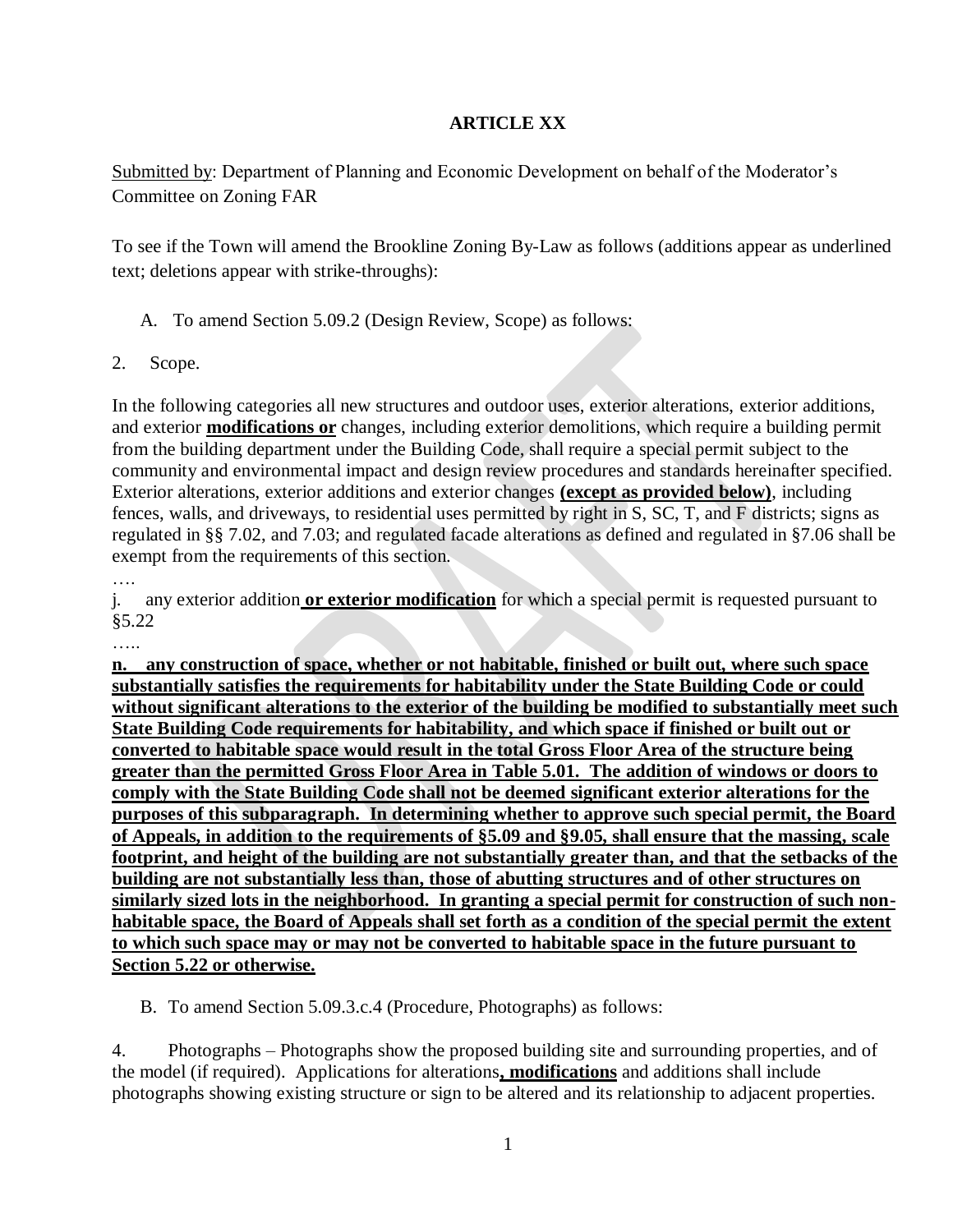C. To amend Section 5.09.4.c (Design Review Standards, Relation to Streetscape) as follows:

c. Relation of Buildings to the Form of the Streetscape and Neighborhood—Proposed development shall be consistent with the use, scale, **massing, height, footprint, siting,** yard setbacks and architecture of existing buildings and the overall streetscape of the surrounding area. The Board of Appeals may require modification in massing**, scale, height, footprint, siting, setbacks** or design so as to make the proposed building more consistent with the form of **abutting buildings, buildings on lots of similar size in the neighborhood and** the existing streetscape, and may rely upon data gathered that documents the character of the existing streetscape in making such a determination. Examples of changes that may be required include addition of bays or roof types consistent with those nearby; alteration of the **massing, scale, siting, footprint, setbacks and** height of the building to more closely match existing buildings that conform to the zoning by-law, or changes to the fenestration. The street level of a commercial building should be designed for occupancy and not for parking. Unenclosed street level parking along the frontage of any major street as listed in paragraph 2., subparagraph a. of this section is strongly discouraged. Otherwise, street level parking should be enclosed or screened from view.

D. To amend Sections 5.22.1.a, 5.22.1.b and 5.22.1.c (Exceptions to Maximum Floor Area Ratio (FAR) Regulations for Residential Units, General Provisions) as follows:

a. Any expanded unit (individual residential units subject to an increase in gross floor area as per this Section) shall not be eligible to be **concurrently or** subsequently divided into multiple units.

b. Insofar as practicable, the additional floor area allowed pursuant to this Section shall be located and designed so as to minimize the adverse impact on abutting properties and ways, and interior conversions shall be considered preferable to exterior additions. **Any exterior additions or modifications shall comply with Section 5.09, including Section 5.09.4.c.**.

c. Additional floor area shall be allowed pursuant to this Section only if the Certificate of Occupancy for the original construction was granted at least ten years prior to the date of the application for additional gross floor area under this section or if there is other evidence of lawful occupancy at least ten years prior to the date of such application. **In the case of demolition of a structure or of an increase in the number of units, the time period prior to such demolition or unit increase shall not be counted toward the required ten-year waiting period, and the ten-year waiting period shall be deemed to commence with the grant of a Certificate of Occupancy after such demolition or unit increase. [[As used in this paragraph 1, subparagraph c, "demolition" shall have the meaning set forth in Section 5.3.2(h) of the General By-Laws]] OR [[As used in this paragraph 1, subparagraph c, "demolition" shall mean the act of pulling down, destroying, removing or razing a structure or a significant portion thereof, by removing one side of the structure, or removing the roof, or removing 25% of the structure.**]] If the limitation set forth in this paragraph 1, subparagraph c should be found to be invalid, § 5.22 shall be deemed null and void in its entirety, and no increase in gross floor area shall be allowed pursuant to § 5.22.

E. To amend Section 5.22.2 (Exceptions to Maximum Floor Area Ratio (FAR) Regulations for Residential Units, Conversion of Attic or Basement Space) as follows:

Conversion of Attic or Basement Space in Single-Family and Two-Family Residential Dwellings.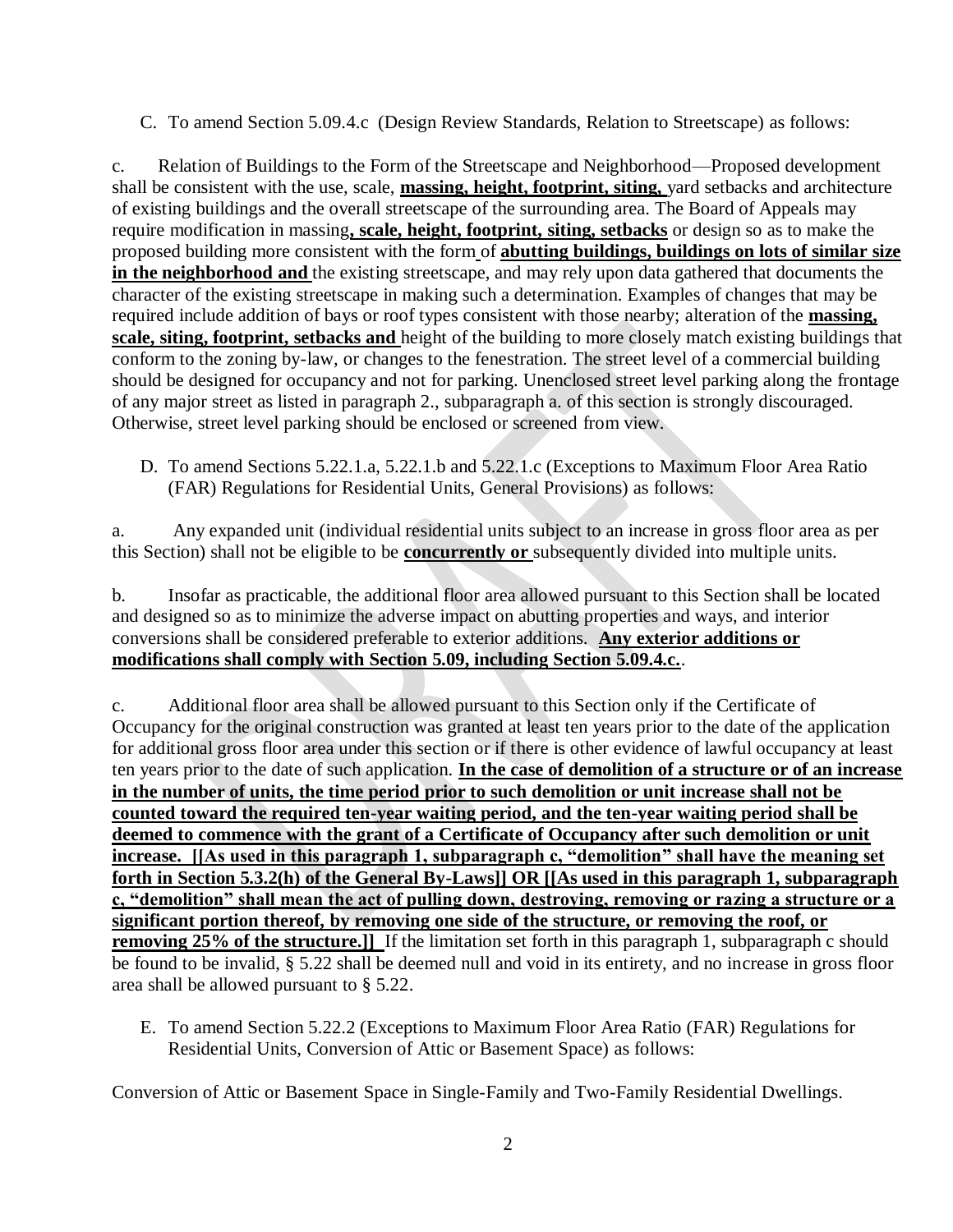Conversions of attics or basements to habitable space for use as part of an existing single- or two-family dwelling, not as a separate dwelling unit, and effectively increasing the gross floor area of the dwelling, shall be allowed as-of-right **by special permit in S and SC Districts** provided the following conditions are met in addition to the conditions set forth in paragraph 1 of this Section:

a. Any exterior modifications that are made to the structure to accommodate the conversion shall be subject to **the procedures, limitations, and conditions specified in §5.09, §9.05, and this Section.** the façade and sign design review process as provided in §7.06, paragraph 1 of the Zoning Bylaw. No exterior modifications made under the provisions of this subparagraph may project above the ridge of the roof nor project beyond the eaves.

b. Any increase in gross floor area through such basement or attic conversion shall be limited such that the total resulting gross floor area of the building(s) after such conversion is no more than **[[**150%**]] OR [[130%** 150%]] of the total permitted in Table 5.01 (the "permitted gross floor area").

F. To delete Section 5.22.3.b.2 as follows:

In all T, F, M-0.5, M-1.0, and M-1.5 Districts, a special permit may be granted for an increase in floor area that is less than or equal to 20% of the permitted gross floor area, whether it be for an exterior addition, interior conversion, or a combination of the two. The total increase in floor area granted by special permit for all applications made under this paragraph 3, subparagraph (b)(2), or any prior version of Section 5.22, shall not exceed 20% of the permitted gross floor area.

G. To delete Section 7.06.1.c as follows:

Conversion of attic or basement space in Single-Family and Two-Family Residential Dwellings where exterior modifications beyond that required by the State building code are made.

Or act on anything relative thereto.

# PETITIONERS' WARRANT EXPLANATION

**Introduction.** This article is submitted on behalf of the Moderator's Committee on Zoning FAR. The Committee had the following charge:

The Moderator's Committee on Zoning-FAR was created in response to Warrant Article 12 at the November 2015 Town Meeting. Article 12 sought to modify the definition of "habitable space" in the Zoning By-Law to restrict the construction of out-sized homes. The potential impact of the proposed change on existing homes was noted and alternative approaches were suggested. Town Meeting voted that "the subject matter of Article 12 be referred to a Moderator's Committee with the request that a preliminary report be presented at [the] Spring 2016 Town Meeting with the goal that a new Warrant Article be presented to the Fall 2016 Town Meeting."

The Committee members are Richard Benka (former Selectman, former chair Selectmen's Zoning By-Law Committee ("ZBLC")), chair; Jesse Geller (Chair, Zoning Board of Appeals; ZBLC); Linda Hamlin (Chair, Planning Board; ZBLC); Marian Lazar (Conservation Commission; ZBLC); M.K.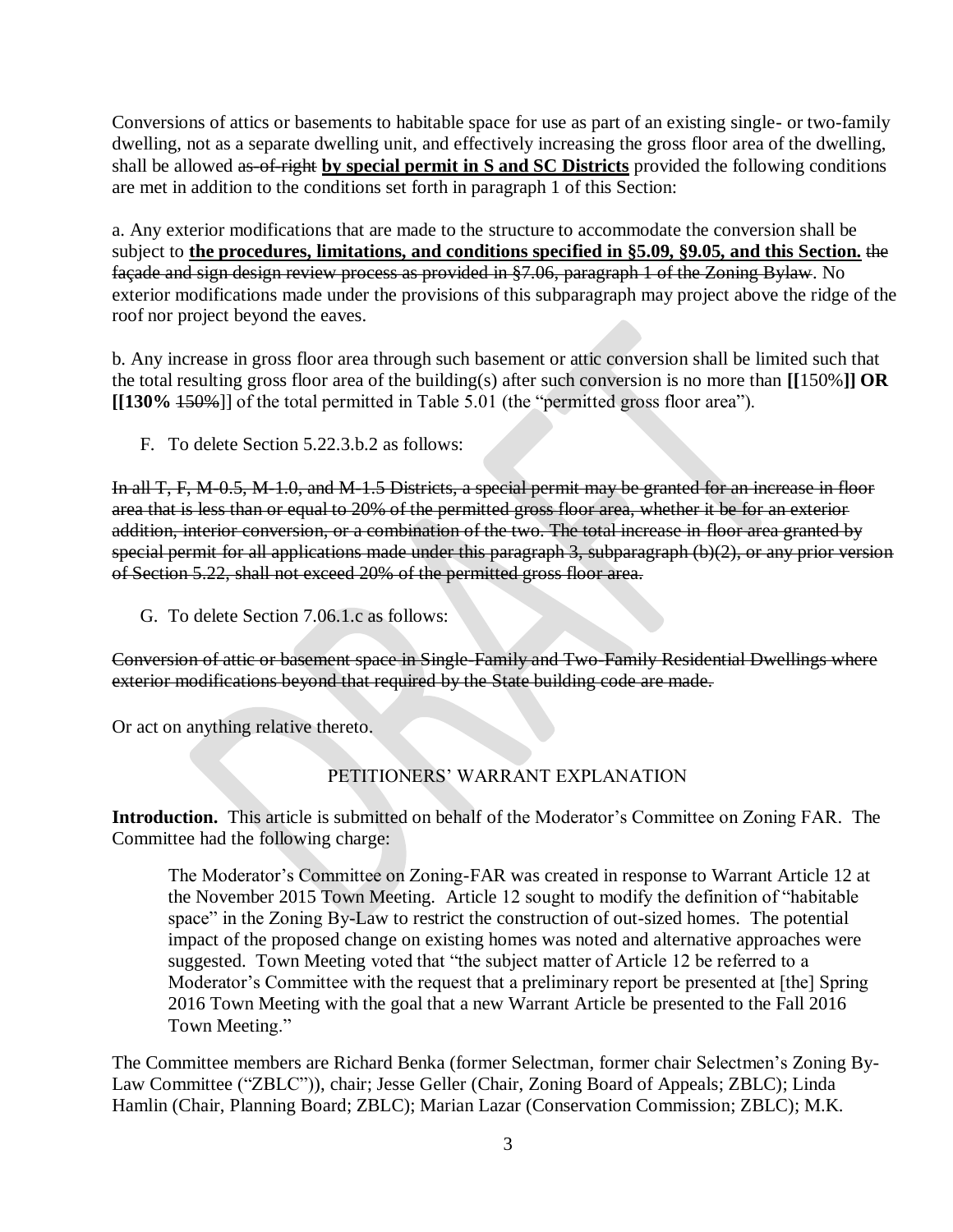Merelice (TMM Pct. 6; ZBLC); and Lee Selwyn (TMM Pct. 13 and the Article 12 petitioner). The Committee has received particularly useful assistance from Michael Yanovitch, Deputy Building Commissioner; Gary McCabe, Chief Assessor; Jed Fehrenbach, GIS Administrator/Developer; and Lara Curtis Hayes, former Senior Planner.

The By-Law amendments recommended by the Committee in this warrant article are designed to address potential abuses of the Zoning By-Law identified by Article 12 in November, 2015, without creating zoning non-conformities for existing homes.

**The Problem Being Addressed.** As explained more fully in the Committee's report to the Spring 2016 Town Meeting, one of the tools used in the Brookline Zoning By-Law to control the bulk of structures is "**Floor Area Ratio**" or "**FAR**." The permissible Floor Area Ratio of a structure is essentially defined as the "**Gross Floor Area**" or "**GFA**" (in square feet) of a building divided by the square footage of a lot.

Under Brookline's Zoning By-Law, **Gross Floor Area** excludes spaces in "cellars, basements, attics, [and] penthouses," if they are "not habitable." "**Habitable Space**," in turn, is currently defined as "[s]pace in a structure for living, sleeping, eating, or cooking; otherwise used for human occupancy; **or finished or built out** and meeting the State Building Code requirements for height, light, ventilation and egress for human habitation or occupancy."

# As a result of this series of definitions, **"unfinished" basement or attic space (unlike first or second floor space) has not been counted when calculating GFA, even if it meets all State Building Code requirements for habitability and adds substantially to the bulk of a building.**

In Section 5.22.3, the Zoning By-Law contains exemptions that allow residences in certain zoning districts to exceed the otherwise-allowable FAR by up to 20% or 30% through exterior additions or interior conversions. These exemptions, designed to "allow a limited increase in floor area in order to accommodate families who need additional space in an existing dwelling unit or house" and thus "promot[e] the stabilization of residential neighborhoods in the Town," all require a **special permit** and thus require **both notice to abutters and approval by the Zoning Board of Appeals.** Among other provisions, the special permit process requires that "the impact … on abutting properties" be considered, that additional GFA be "located and designed so as to minimize the adverse impact on abutting properties and ways," and that the ZBA find that the "specific site is an appropriate location for such a ... structure" and that the "use as developed will not adversely affect the neighborhood." *See* Zoning By-Law §§ 5.22, 9.05.

However, Section 5.22.2 (added in 2002) currently allows **basement and attic space** for single- and two-family homes to be converted **"as-of-right,"** that is, **without a special permit** and thus without **notice to abutters** or **findings of no adverse impact on the neighborhood**. Moreover, the provision allows the otherwise allowable FAR to be exceeded by **50%**, rather than just 20% or 30%.

The potential impact of Section 5.22.2 is exacerbated by the fact that a "basement" under the Brookline Zoning By-Law is defined as any "portion of a building which is partly or completely below grade." Zoning By-Law, § 2.02.1. Thus, even if the vast majority of the "basement" is well above grade with windows and ground level access, it is still considered a "basement."<sup>1</sup> In addition, there is

 $\overline{a}$ 

 $<sup>1</sup>$  In contrast, the state Building Code states that a basement is considered a "story above grade plane" if, for example, the floor</sup> above the "basement" is more than 6 feet above "grade plane" (basically, the average finished ground level adjoining the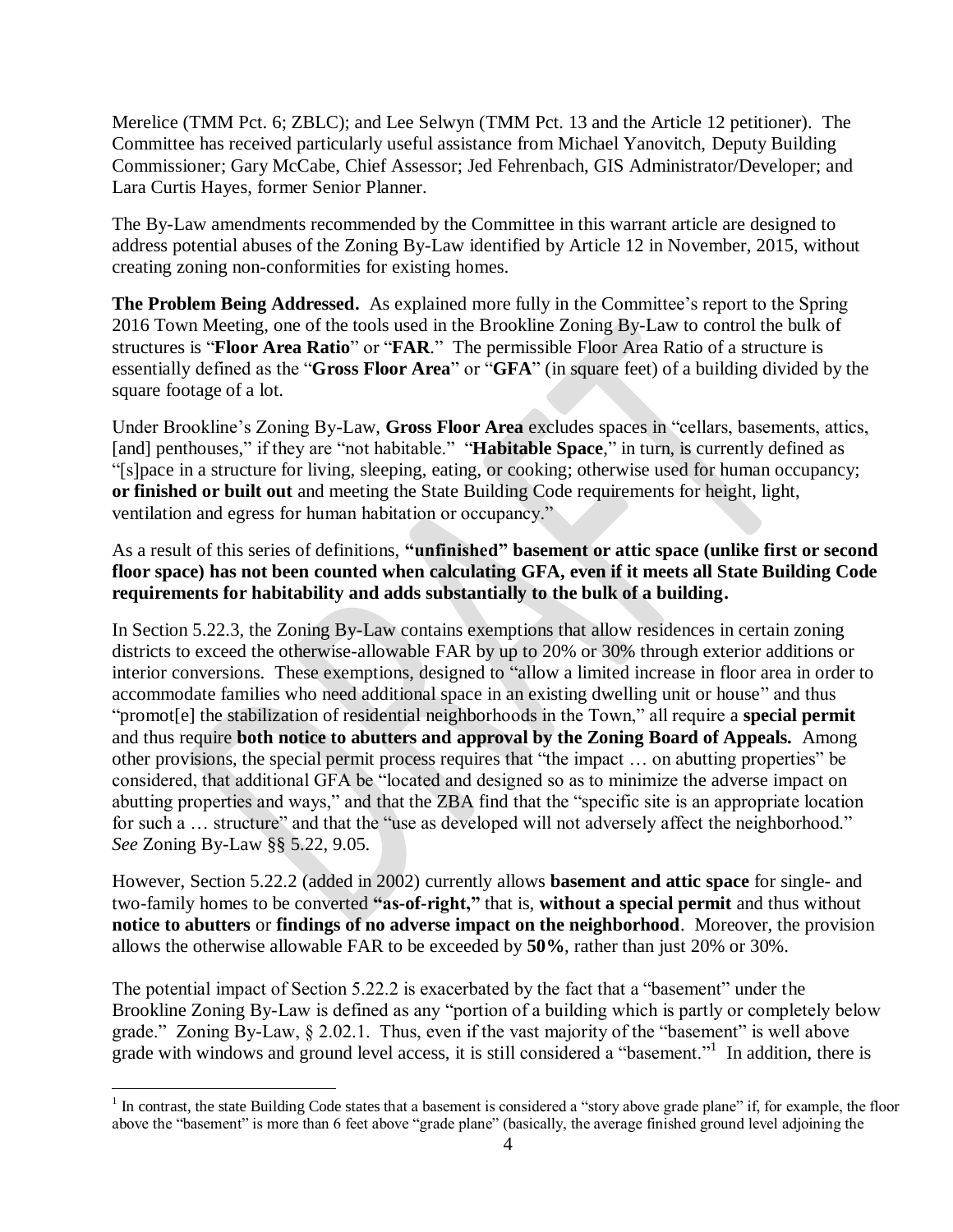no limit on the bulk of an "attic," which is simply defined as the "[s]pace between the ceiling beams, or similar structural elements, of the top story of a building and the roof rafters." *Id.* § 2.01.3. Thus, an "attic" or "basement" under the Zoning By-Law could have such elements as eight-foot ceiling heights, full windows, full stairway access, and, in the case of a "basement," ground level access.

The addition of Section 5.22.2 in 2002 opened the door to "gaming" of the Zoning By-Law. Because unfinished basement and attic spaces are excluded from the calculation of GFA, new single- and twofamily residences could be constructed as-of-right with no limit on the bulk of such unfinished spaces. They could then be "finished," again as-of-right, under Section 5.22.2 with no notice to abutters or review by the Board of Appeals. This would, in essence, permit the construction of houses 50% larger than otherwise allowed under the By-Law.

In an effort to deal with this potential "McMansion loophole," Section 5.22 as originally adopted in 2002 originally included language that limited the basement-and-attic exemption to existing properties. That language was, unfortunately, struck down by the Attorney General as impermissibly distinguishing between new and existing structures. In 2005, Town Meeting responded by adding a provision allowing FAR exemptions only when ten years had elapsed since the issuance of the original Certificate of Occupancy for a property. It was thought that if attic or basement space exceeding the allowable FAR had to be left vacant for ten years, there would be no incentive for developers of new homes to overbuild additional space.

Unfortunately**, the 10-year waiting period has not proven to be the disincentive that was intended**. It has failed to close the "McMansion loophole" or otherwise achieve its stated goals of preventing the demolition of smaller homes or the building of new out-of-scale homes that are ready for build outs. "Square footage sells," and the Deputy Building Commissioner estimates that about 90% of new oneand two-family homes are therefore built with "attic" and/or "basement" spaces that could take advantage of the 50% basement/attic expansion, either legally after 10 years or illegally prior to that time. Because the space is shown on plans as "unfinished" and thus excluded from the calculation of GFA, abutters are not able to challenge the inclusion of the space or the resulting bulk of the building, or, indeed, **even notified** of the plans at the time of initial construction.

A number of new houses were identified that were advertised with square footage exceeding the allowable FAR, including one where the developer told Town Meeting Members looking at the property that he would "finish" the attic immediately after the house was sold, and another where a new house was originally designed with "unfinished" space in the "basement" identified as "storage" space, despite the fact that it was largely above grade, had a formal doorway exiting to grade (see illustration), a fireplace, and full-height double windows, and where there was an 1800 square foot "unfinished" "attic" with eleven full-height double windows and 8-foot ceiling clearance.

 $\overline{a}$ 

building's exterior walls), more than 12 feet above the finished ground level at any point, or more than 6 feet above the finished ground level for more than 50% of the building perimeter. See International Building Code Sec. 202; 780 CMR 202 ("Story Above Grade Plane"). The broad "basement" definition in Brookline's Zoning By-Law follows an outdated definition of "basement" and has not been updated to conform to changes in the International Building Code or the state Building Code.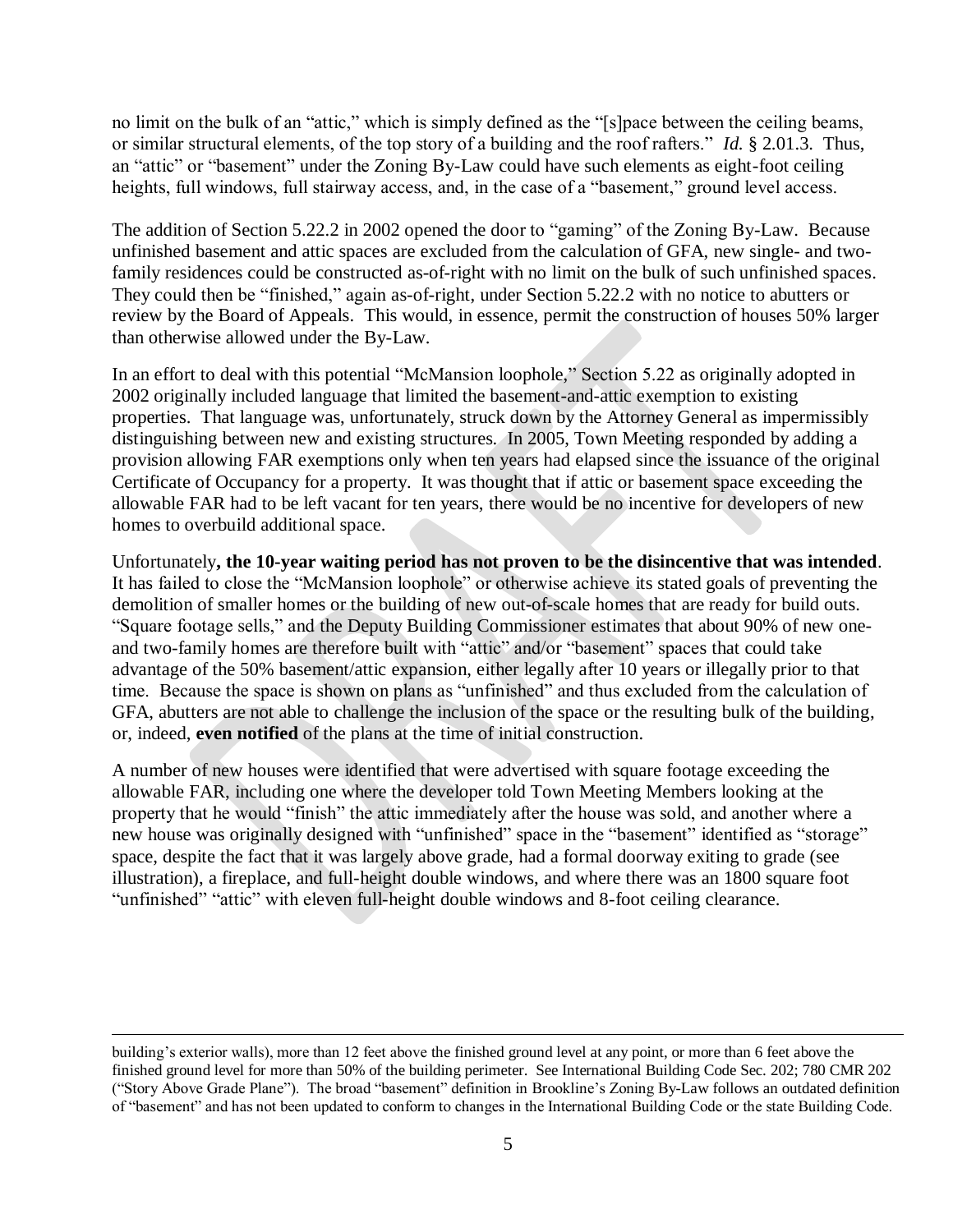

**The Committee's Recommendation.** The Committee was thus faced with the task of finding a path that satisfied several goals: precluding "gaming" of the Zoning By-Law; discouraging construction of "McMansions" that are out-of-scale with the existing neighborhood fabric; preserving more affordable and modest existing structures that are consistent with the scale of our neighborhoods; avoiding the creation of zoning non-conformities for existing buildings; continuing to facilitate the ability of residents to remain in their homes by allowing the conversion of non-habitable space within existing structures into habitable space; and, finally, complying with state law provisions potentially precluding distinctions between existing and new structures within a zoning district.

The problem of out-of-scale "McManions" could theoretically be addressed bluntly by limiting the definition of "basement" to conform to state law and to include only spaces that were truly belowground, and by broadening the definition of "habitable space" to include even space that was unfinished. This would, however, create zoning non-conformities for existing homes that are legal under the existing By-Law. Moreover, the Committee has noted that there can be cases where larger homes are not out-of-scale with abutting properties or the neighborhood.

The Committee thus recommends amending Section 5.22.2 so that it is consistent with the rest of Section 5.22 and requiring a special permit for basement and attic conversions just as a special permit is required for other interior conversions. This will result in abutter notice and Board of Appeals review. Members of the Committee could not see the justification for requiring special permits for some interior conversions but not others. [[The Committee also recommends limiting the exemption for basement and attic conversions under Section 5.22.2 to 30% of allowable FAR, to conform to the 30% allowed for other interior conversions under Section 5.22.3.]]

Moreover, given the reality of illegal conversions of basements and attics prior to the expiration of the 10-year waiting period, the Committee believes it is necessary to "catch" oversized unfinished "basements" and "attics" at the time they are constructed. Ironically, the Zoning By-Law now requires some design review for any exterior modification involved in converting an existing attic to habitable space, but requires **no design review at all** for the construction of an entire new home with an oversized attic or for the addition of an entire oversized attic to an existing home, as long as the attic is "unfinished." The Committee thus recommends that a special permit be required for the construction of unfinished basement and attic space that, if finished or converted to habitable space, would substantially meet the State Building Code standards for habitability and would cause the space to exceed the otherwise permissible FAR for the building. The proposed test of whether the State Building Code would "substantially" be met is designed to preclude, for example, the ploy used in the past of constructing attic or basement spaces which, though able to be used for occupancy, are 6 feet 11 inches in height rather than 7 feet as set forth in the Building Code. There would necessarily have to be some judgment exercised by the Building Department, Planning Board and Board of Appeals.

These special permit requirements would not make such construction of unfinished space illegal, nor would it include unfinished space within the calculation of FAR and thus create zoning nonconformities for existing homes (which would have been the effect of modifying the definition of